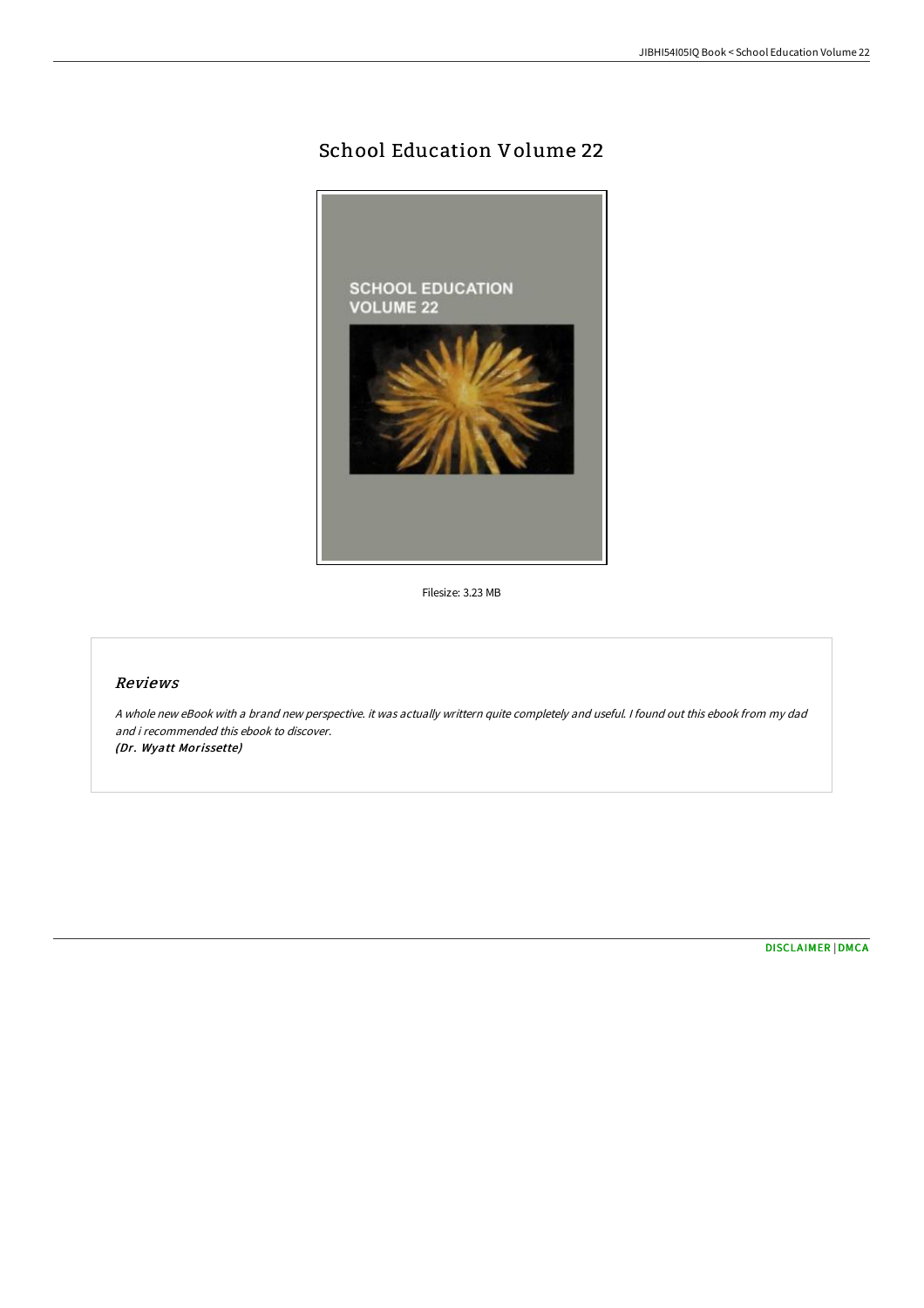## SCHOOL EDUCATION VOLUME 22



To get School Education Volume 22 PDF, make sure you access the hyperlink under and download the ebook or gain access to additional information which are have conjunction with SCHOOL EDUCATION VOLUME 22 book.

Rarebooksclub.com, United States, 2012. Paperback. Book Condition: New. 246 x 189 mm. Language: English . Brand New Book \*\*\*\*\* Print on Demand \*\*\*\*\*.This historic book may have numerous typos and missing text. Purchasers can download a free scanned copy of the original book (without typos) from the publisher. Not indexed. Not illustrated. 1903 Excerpt: .of Minneapolis to give to the pupils about once a month a list of common words to spell. The words are such as are peculiarly liable to The Regular Pentagon Again In last month s School Education it was shown that the pentagon constructed on page 18, February number, was not regular. Principal S. L. Wait of Donnelly now sends the proof given below that it is regular. For the figure refer to page 18, February number. We are to prove ABKLH a regular pentagon. ABKLH is equilateral since each side is equal to the radius AB. Draw OY perpendicular to AB at its middle point and OZ perpendicular to BK at its middle point. These lines OY and OZ will intersect at some point as O. From O draw OA and OB. OA and OB are equal, being oblique lines drawn from the same point in a perpendicular. In the same way OB=OK. In the triangle OAB, the angle OABfc=the angle OBA, they being angles opposite equal sides, and angle OBK equals angle OKB. The triangle OAB equals the triangle OBK having the three sides of the one equal respectively to the three sides of the other. In like manner we may prove triangles OKL, OLH and OHA equal to triangle OAB. Then angle 1 + angle 2 (angles at B) = angle 3 + 4 (angles at K) or angle 5 + angle 6 (angles at L), etc. Therefore the pentagon ABKLH is regular,...

 $\blacksquare$ Read School [Education](http://albedo.media/school-education-volume-22-paperback.html) Volume 22 Online B Download PDF School [Education](http://albedo.media/school-education-volume-22-paperback.html) Volume 22